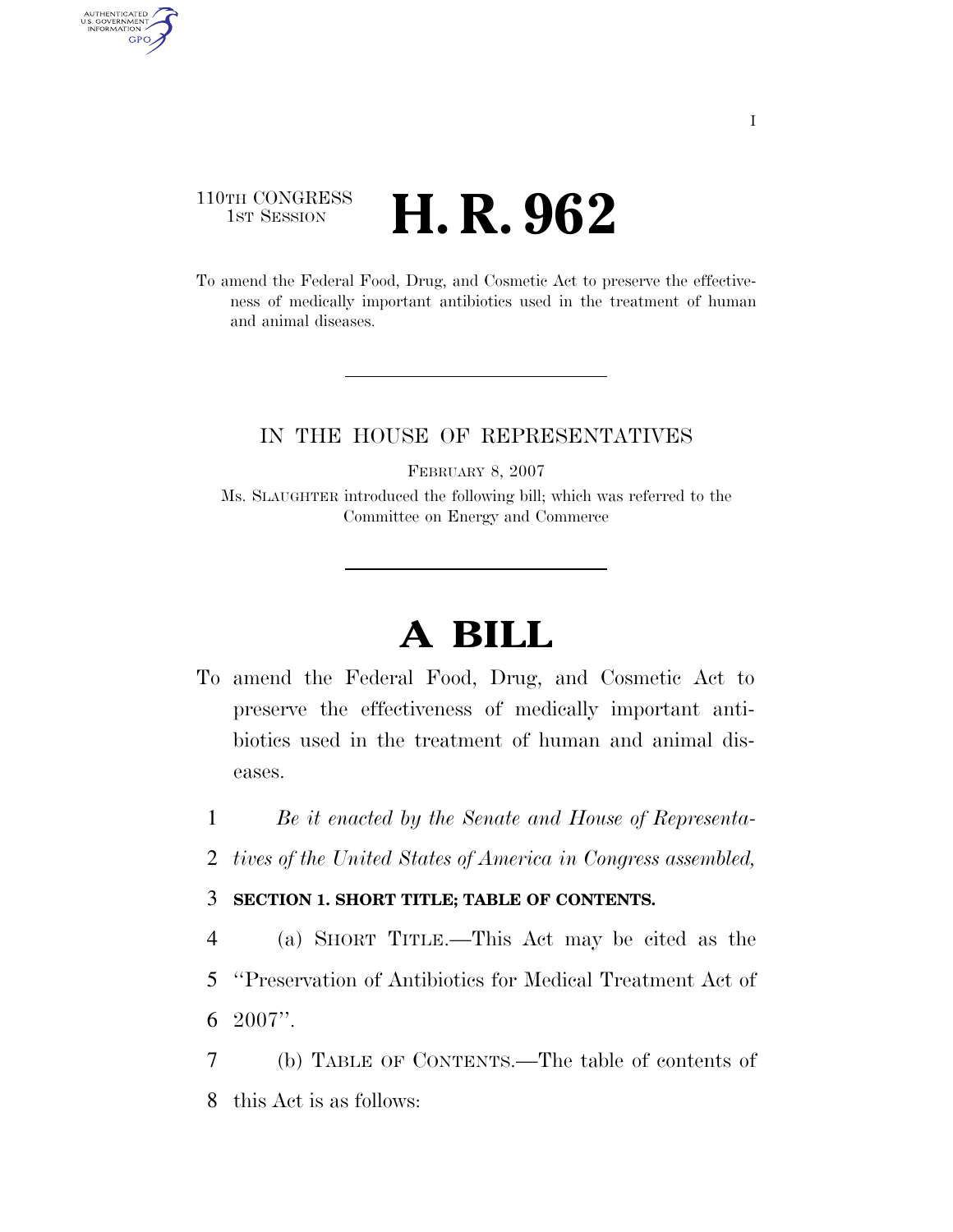Sec. 1. Short title; table of contents. Sec. 2. Findings. Sec. 3. Purpose.

TITLE I—SAFETY OF CRITICAL ANTIMICROBIAL ANIMAL DRUGS

Sec. 101. Proof of safety of critical antimicrobial animal drugs.

TITLE II—USE OF CRITICAL ANTIMICROBIAL ANIMAL DRUGS IN **AGRICULTURE** 

Sec. 201. Collection of data on critical antimicrobial animal drugs.

#### **SEC. 2. FINDINGS.**

The Congress finds that—

 (1)(A) in January 2001, a Federal interagency task force released an action plan to address the continuing decline in effectiveness of antibiotics against common bacterial infections, referred to as antibiotic resistance;

 (B) the task force determined that antibiotic re- sistance is a growing menace to all people and poses a serious threat to public health; and

 (C) the task force cautioned that if current trends continue, treatments for common infections will become increasingly limited and expensive, and, in some cases, nonexistent;

 (2) antibiotic resistance, resulting in a reduced number of effective antibiotics, may significantly im- pair the ability of the United States to respond to terrorist attacks involving bacterial infections or a large influx of hospitalized patients;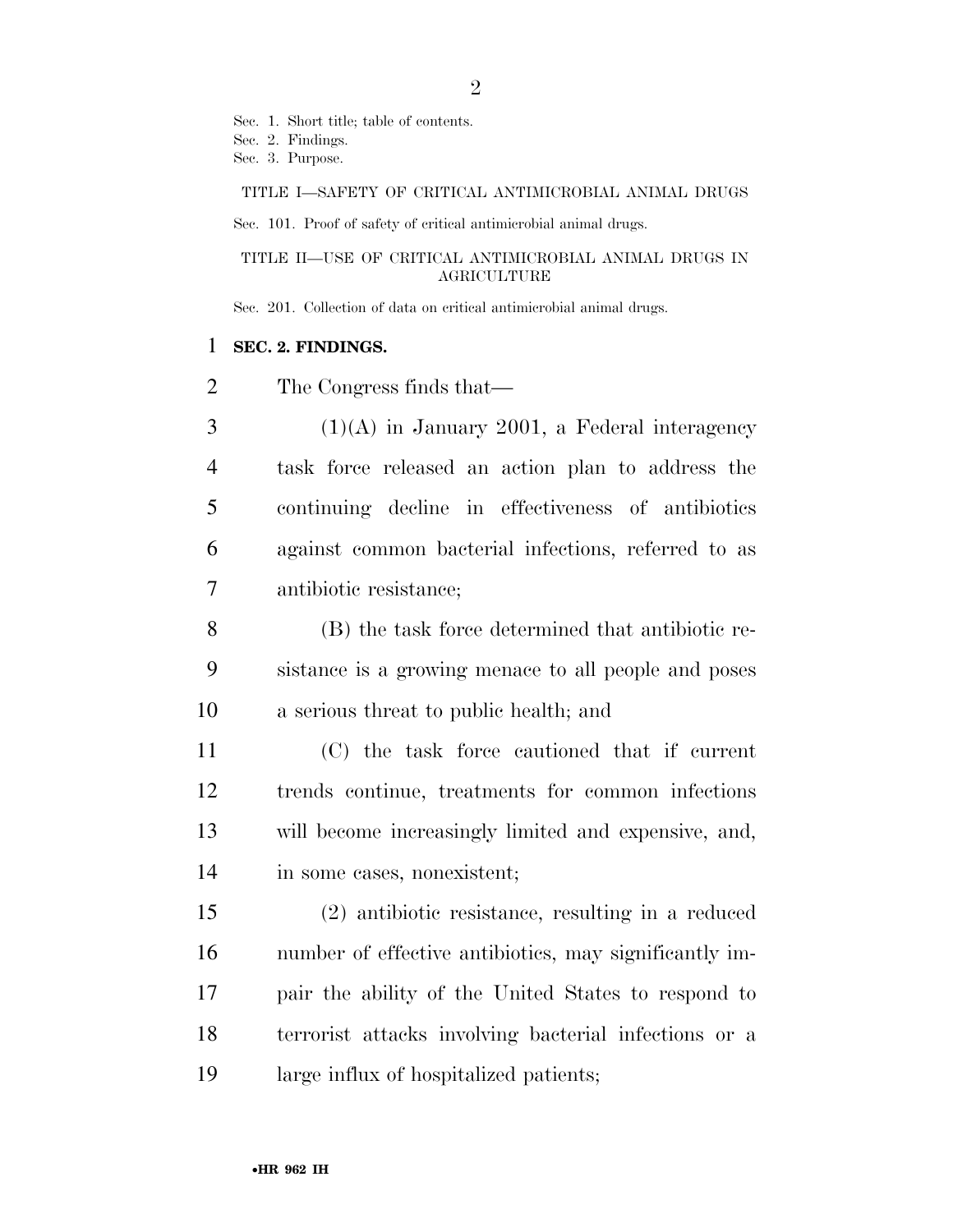(3)(A) any overuse or misuse of antibiotics con- tributes to the spread of antibiotic resistance, wheth-er in human medicine or in agriculture; and

 (B) recognizing the public health threat caused by antibiotic resistance, Congress took several steps to curb antibiotic overuse in human medicine through amendments to the Public Health Service Act (42 U.S.C. 201 et seq.) made by section 102 of the Public Health Threats and Emergencies Act (Public Law 106–505, title I; 114 Stat. 2315), but has not yet addressed antibiotic overuse in agri-culture;

 (4) in a March 2003 report, the National Acad-emy of Sciences stated that—

 (A) a decrease in antimicrobial use in human medicine alone will have little effect on the current situation; and

 (B) substantial efforts must be made to decrease inappropriate overuse in animals and agriculture;

 (5)(A) an estimated 70 percent of the anti- biotics and other antimicrobial drugs used in the United States are fed to farm animals for nonthera-peutic purposes, including—

(i) growth promotion; and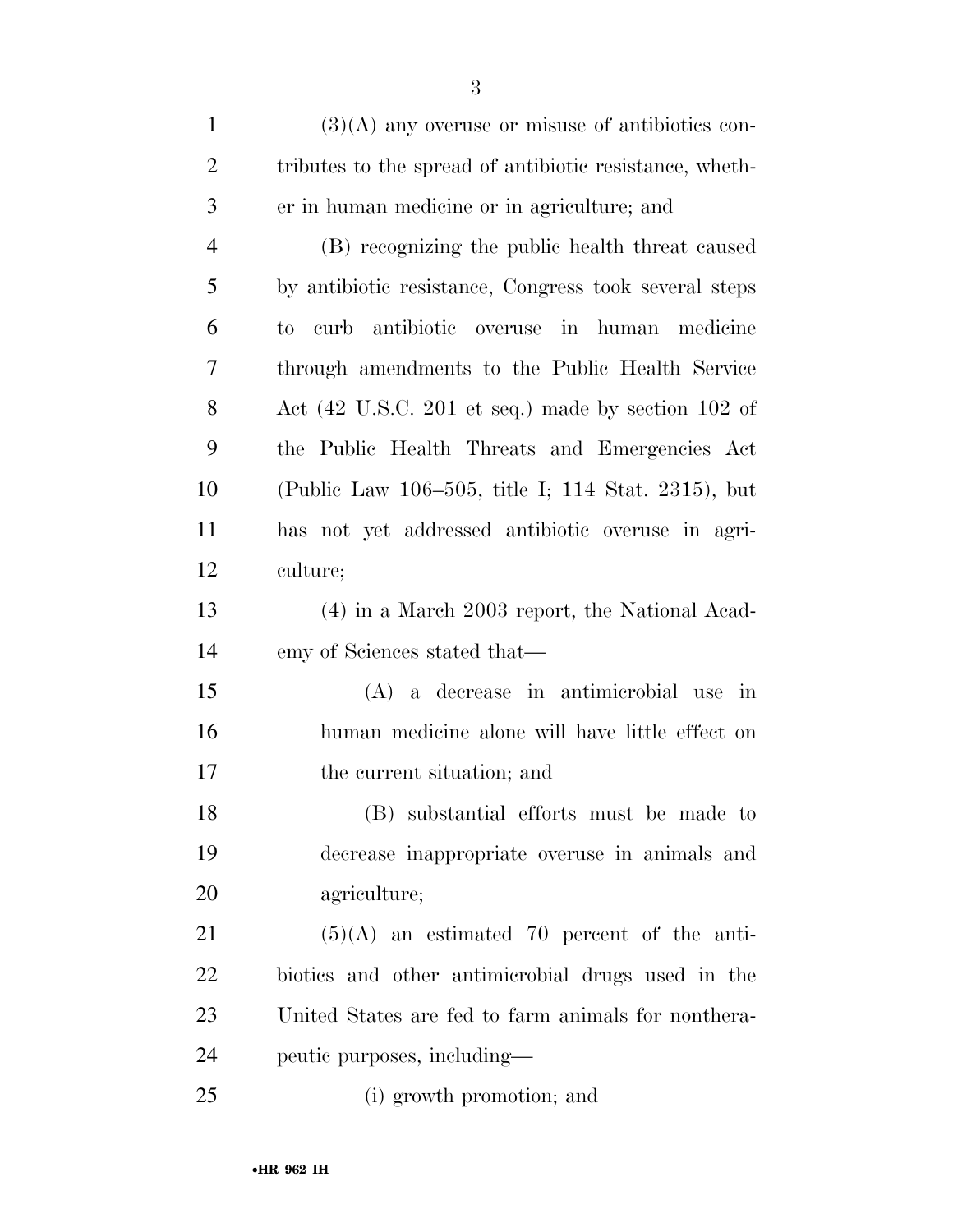| $\mathbf{1}$   | (ii) compensation for crowded, unsanitary,             |
|----------------|--------------------------------------------------------|
| $\overline{2}$ | and stressful farming and transportation condi-        |
| 3              | tions; and                                             |
| $\overline{4}$ | (B) unlike human use of antibiotics, these non-        |
| 5              | therapeutic uses in animals typically do not require   |
| 6              | a prescription;                                        |
| 7              | $(6)(A)$ many scientific studies confirm that the      |
| 8              | nontherapeutic use of antibiotics in agricultural ani- |
| 9              | mals contributes to the development of antibiotic-re-  |
| 10             | sistant bacterial infections in people;                |
| 11             | (B) the periodical entitled "Clinical Infectious"      |
| 12             | Diseases" published a report in June 2002, based on    |
| 13             | a 2-year review by experts in human and veterinary     |
| 14             | medicine, public health, microbiology, biostatistics,  |
| 15             | and risk analysis, of more than 500 scientific studies |
| 16             | on the human health impacts of antimicrobial use in    |
| 17             | agriculture; and                                       |
| 18             | (C) the report recommended that antimicrobial          |
| 19             | agents should no longer be used in agriculture in the  |
| 20             | absence of disease, but should be limited to the rapy  |
| 21             | for diseased individual animals and prophylaxis        |
| 22             | when disease is documented in a herd or flock;         |
| 23             | (7) the United States Geological Survey re-            |
| 24             | ported in March 2002 that—                             |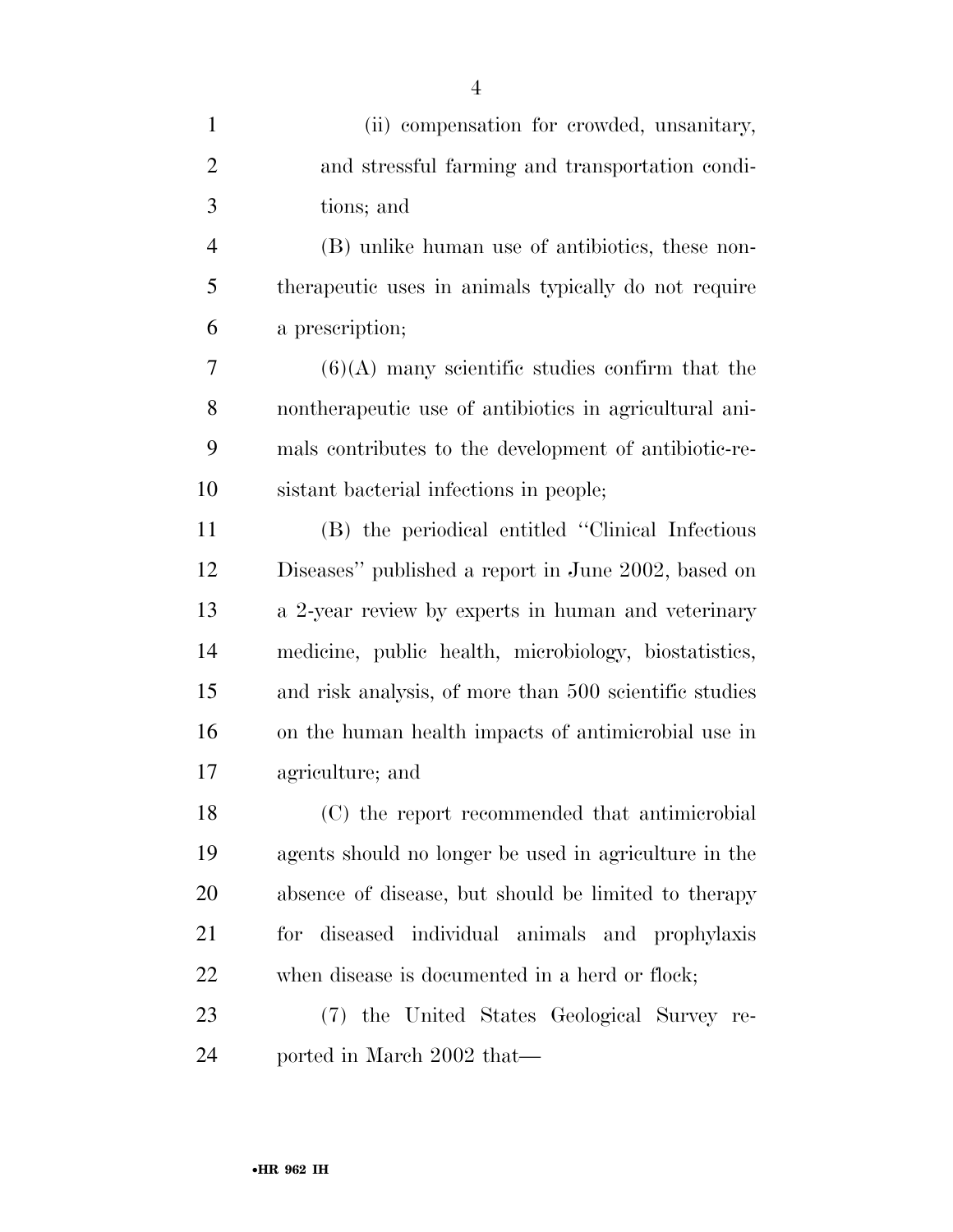| $\mathbf{1}$   | (A) antibiotics were present in 48 percent             |
|----------------|--------------------------------------------------------|
| $\overline{2}$ | of the streams tested nationwide; and                  |
| 3              | (B) almost half of the tested streams were             |
| $\overline{4}$ | downstream from agricultural operations;               |
| 5              | $(8)$ an April 1999 study by the General Ac-           |
| 6              | counting Office concluded that resistant strains of 3  |
| 7              | microorganisms that cause food-borne illness or dis-   |
| 8              | ease in humans—Salmonella, Campylobacter, and E.       |
| 9              | coli—are linked to the use of antibiotics in animals;  |
| 10             | $(9)(A)$ in January 2003, Consumer Reports             |
| 11             | published test results on poultry products bought in   |
| 12             | grocery stores nationwide showing disturbingly high    |
| 13             | levels of Campylobacter and Salmonella bacteria that   |
| 14             | were resistant to antibiotics used to treat food-borne |
| 15             | illnesses; and                                         |
| 16             | (B) further studies showed similar results in          |
| 17             | other meat products;                                   |
| 18             | (10) in October 2001, the New England Jour-            |
| 19             | nal of Medicine published an editorial urging a ban    |
| 20             | on nontherapeutic use of medically important anti-     |
| 21             | biotics in animals;                                    |
| 22             | $(11)(A)$ in 1999, the European Union banned           |
| 23             | the practice of feeding medically important anti-      |
| 24             | biotics to animals other than for disease treatment    |
| 25             | or control, and prior to that, individual European     |
|                |                                                        |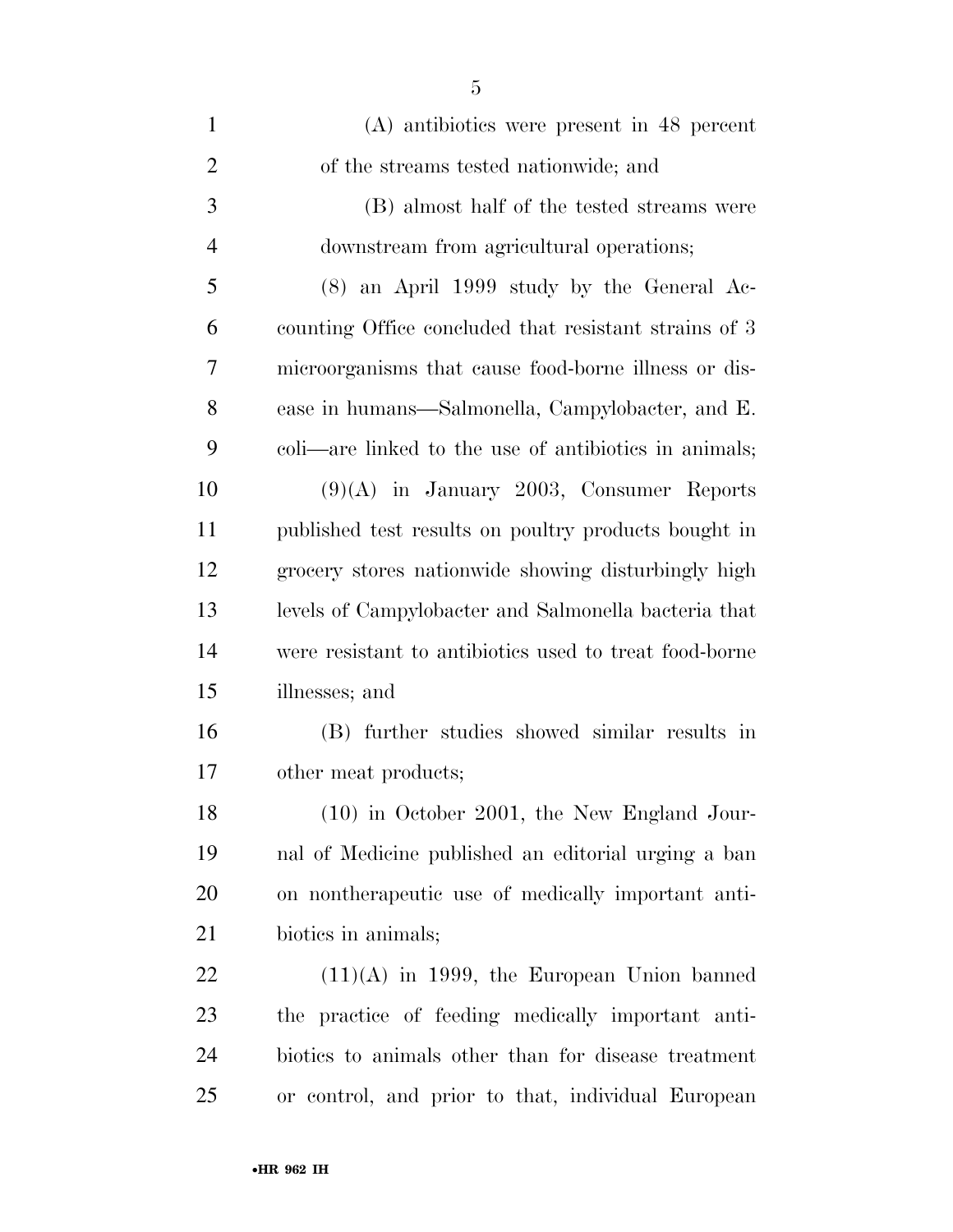| $\mathbf{1}$   | countries had banned the use of specific antibiotics   |
|----------------|--------------------------------------------------------|
| $\overline{2}$ | in animal feed; and                                    |
| 3              | (B) those countries have experienced no signifi-       |
| $\overline{4}$ | cant impact on animal health or productivity, food     |
| 5              | safety, or meat prices, and more importantly, levels   |
| 6              | of resistant bacteria have declined sharply;           |
| 7              | (12) in 1998, the National Academy of Sciences         |
| 8              | noted that antibiotic-resistant bacteria generate a    |
| 9              | minimum of $$4,000,000,000$ to $$5,000,000,000$ in     |
| 10             | costs to United States society and individuals yearly; |
| 11             | (13) a year later, the National Academy of             |
| 12             | Sciences estimated that eliminating the use of all     |
| 13             | antibiotics as feed additives would cost each Amer-    |
| 14             | ican consumer less than \$5 to \$10 per year;          |
| 15             | (14) the American Medical Association, the             |
| 16             | American Public Health Association, the National       |
| 17             | Association of County and City Health Officials, and   |
| 18             | the National Campaign for Sustainable Agriculture,     |
| 19             | are among the more than 300 organizations rep-         |
| 20             | resenting health, consumer, agricultural, environ-     |
| 21             | mental, humane, and other interests that support       |
| 22             | enactment of legislation to phase out nontherapeutic   |
| 23             | use in farm animals of medically important anti-       |
| 24             | biotics;                                               |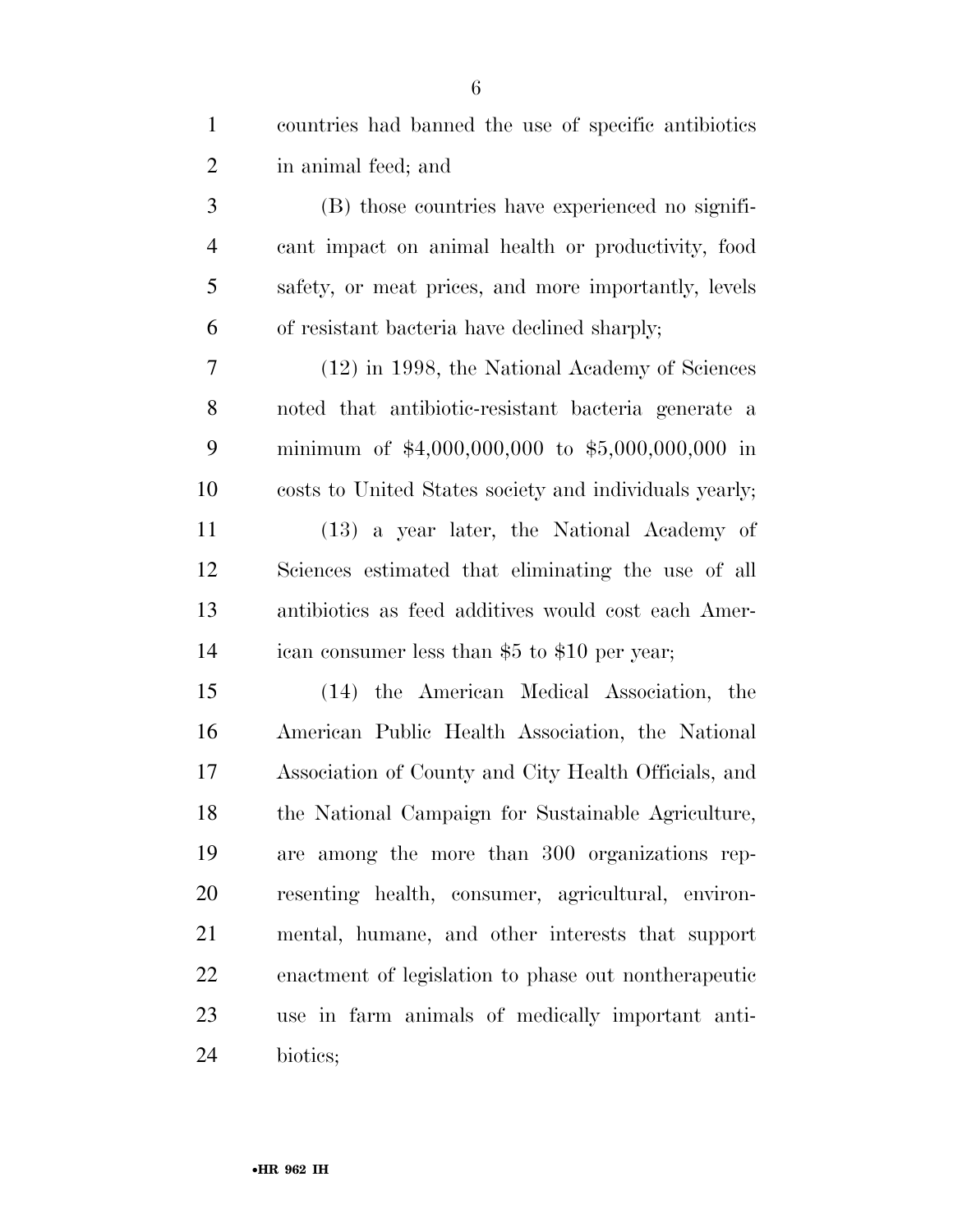| $\mathbf{1}$   | (15) the Federal Food, Drug, and Cosmetic Act           |
|----------------|---------------------------------------------------------|
| $\overline{2}$ | $(21 \text{ U.S.C. } 301 \text{ et seq.})$ —            |
| 3              | (A) requires that all drugs be shown to be              |
| $\overline{4}$ | safe before the drugs are approved; and                 |
| 5              | (B) places the burden on manufacturers to               |
| 6              | account for health consequences and prove safe-         |
| 7              | ty;                                                     |
| 8              | $(16)(A)$ the Food and Drug Administration re-          |
| 9              | cently modified the drug approval process for anti-     |
| 10             | biotics to recognize the development of resistant bac-  |
| 11             | teria as an important aspect of safety;                 |
| 12             | (B) however, most antibiotics currently used in         |
| 13             | animal production systems for nontherapeutic pur-       |
| 14             | poses were approved before the Food and Drug Ad-        |
| 15             | ministration began giving in-depth consideration to     |
| 16             | resistance during the drug-approval process; and        |
| 17             | (C) the Food and Drug Administration has not            |
| 18             | established a schedule for reviewing those existing     |
| 19             | approvals; and                                          |
| 20             | $(17)$ certain non-routine uses of antibiotics in       |
| 21             | animal agriculture are legitimate to prevent animal     |
| <u>22</u>      | disease; and                                            |
| 23             | $(18)(A)$ an April 2004 study by the General Ac-        |
| 24             | counting Office concluded that Federal agencies do      |
| 25             | not collect the critical data on antibiotic use in ani- |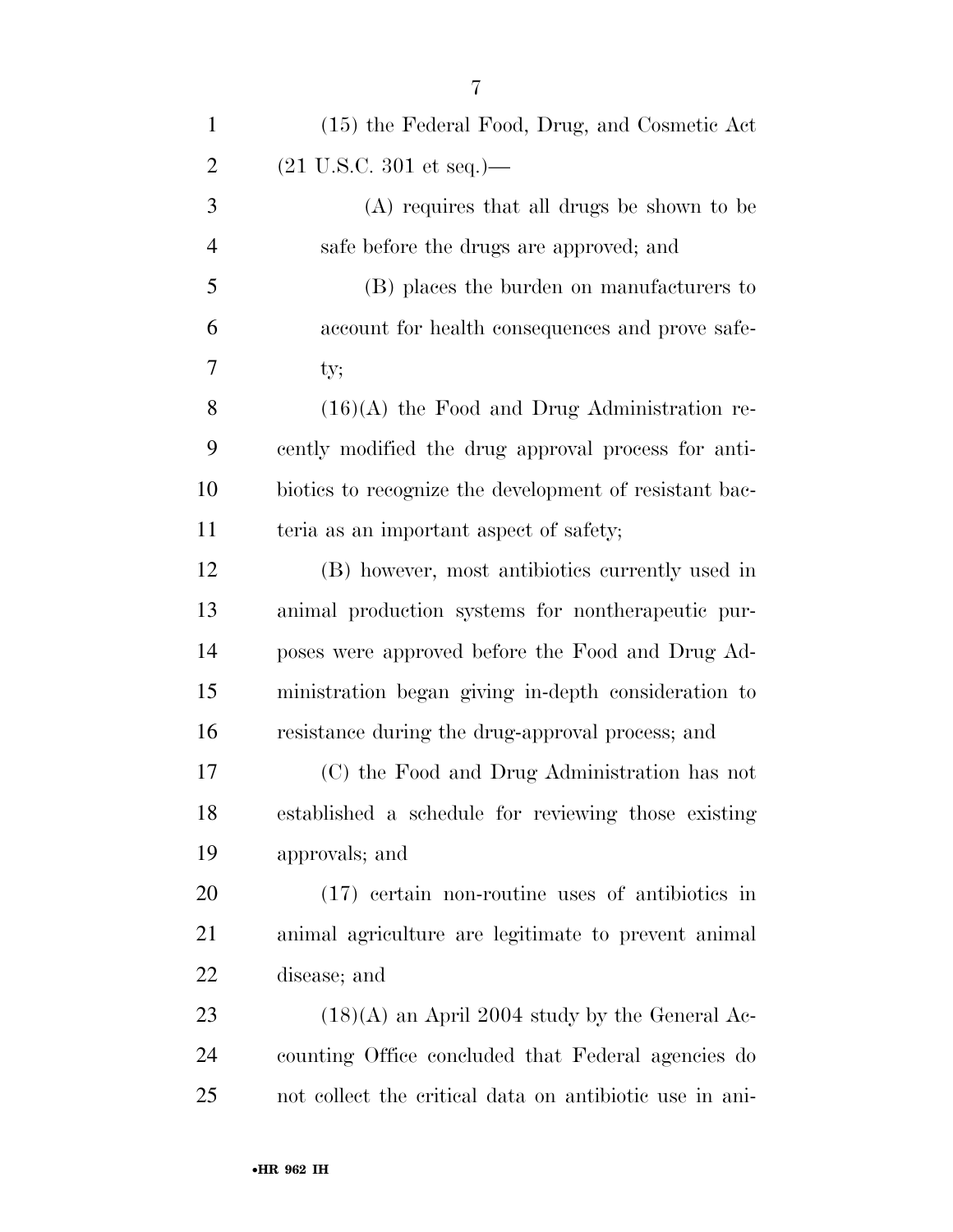mals that they need to support research on human health risks; and

 (B) the report recommends that the Depart- ment of Agrigulture and the Department of Health and Human Services develop and implement a plan to collect data on antibiotic use in animals.

**SEC. 3. PURPOSE.** 

 The purpose of this Act is to preserve the effective- ness of medically important antibiotics used in the treat- ment of human and animal diseases by phasing out use of certain antibiotics for nontherapeutic purposes in food-producing animals.

## **TITLE I—SAFETY OF CRITICAL ANTIMICROBIAL ANIMAL DRUGS**

**SEC. 101. PROOF OF SAFETY OF CRITICAL ANTIMICROBIAL** 

#### **ANIMAL DRUGS.**

 (a) DEFINITIONS.—Section 201 of the Federal Food, Drug, and Cosmetic Act (21 U.S.C. 321) is amended by adding at the end the following:

20 <sup>"</sup>(rr) CRITICAL ANTIMICROBIAL ANIMAL DRUG. The term 'critical antimicrobial animal drug' means a drug that—

- 23  $\frac{1}{2}$  (1) is intended for use in food-producing ani-
- mals; and
- 25  $\frac{1}{2}$   $\frac{1}{2}$  is composed wholly or partly of  $\frac{1}{2}$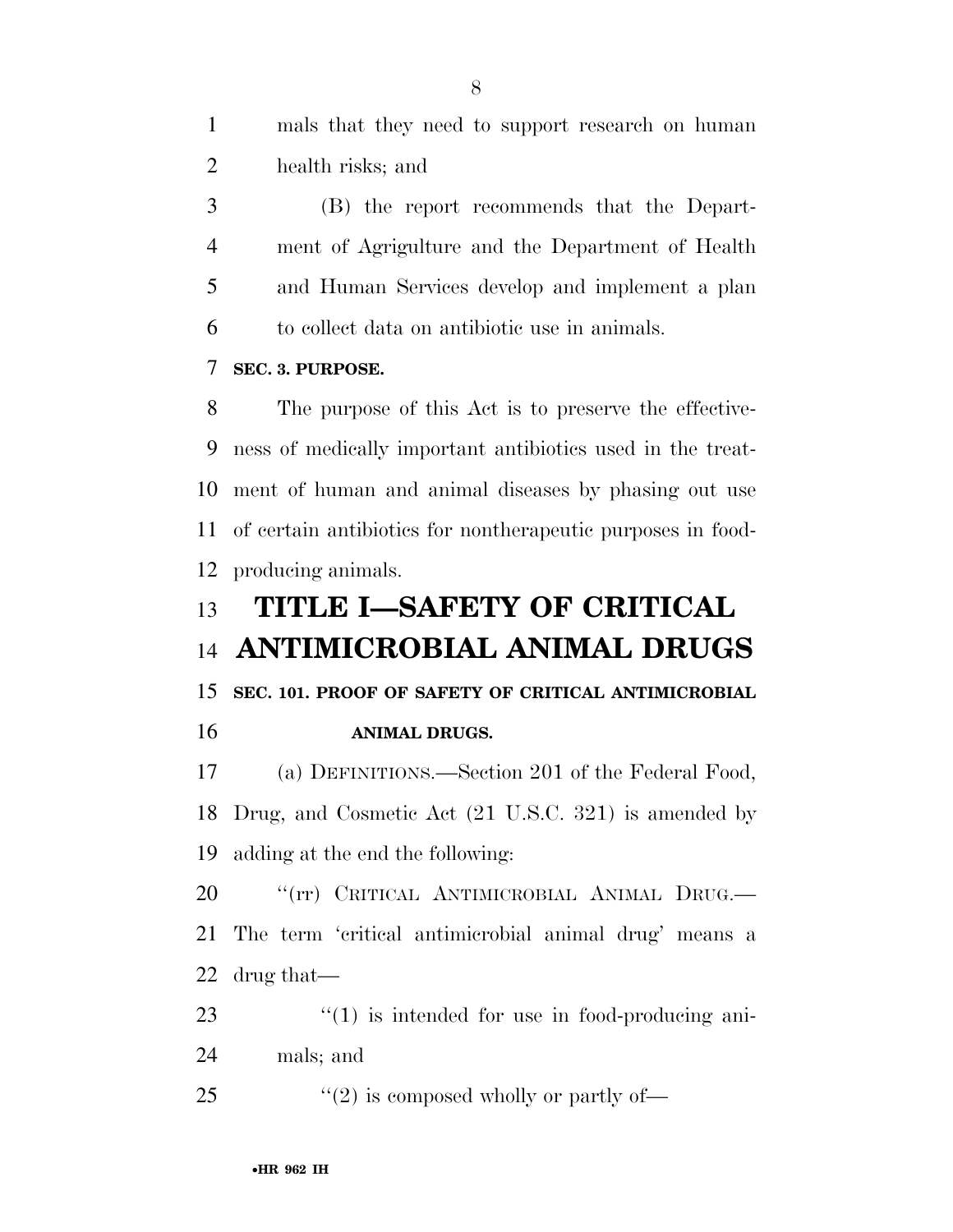| $\mathbf{1}$   | "(A) any kind of penicillin, tetracycline,                         |
|----------------|--------------------------------------------------------------------|
| $\overline{2}$ | lineosamide, streptogramin,<br>macrolide,                          |
| 3              | aminoglycoside, or sulfonamide; or                                 |
| $\overline{4}$ | "(B) any other drug or derivative of a                             |
| 5              | drug that is used in humans or intended for use                    |
| 6              | in humans to treat or prevent disease or infec-                    |
| 7              | tion caused by microorganisms.                                     |
| 8              | "(ss) NONTHERAPEUTIC USE.—The term 'nonthera-                      |
| 9              | peutic use', with respect to a critical antimicrobial animal       |
| 10             | drug, means any use of the drug as a feed or water addi-           |
| 11             | tive for an animal in the absence of any clinical sign of          |
| 12             | disease in the animal for growth promotion, feed effi-             |
| 13             | ciency, weight gain, routine disease prevention, or other          |
| 14             | routine purpose.".                                                 |
| 15             | (b) APPLICATIONS PENDING OR SUBMITTED AFTER                        |
| 16             | ENACTMENT.—Section $512(d)(1)$ of the Federal Food,                |
| 17             | Drug, and Cosmetic Act $(21 \text{ U.S.C. } 360b(d)(1))$ is amend- |
|                | $18$ ed—                                                           |
| 19             | $(1)$ in the first sentence—                                       |
| 20             | (A) in subparagraph $(H)$ , by striking "or"                       |
| 21             | at the end;                                                        |
| 22             | (B) by redesignating subparagraph (I) as                           |
| 23             | subparagraph $(J)$ ; and                                           |

 (C) by inserting after subparagraph (H) the following: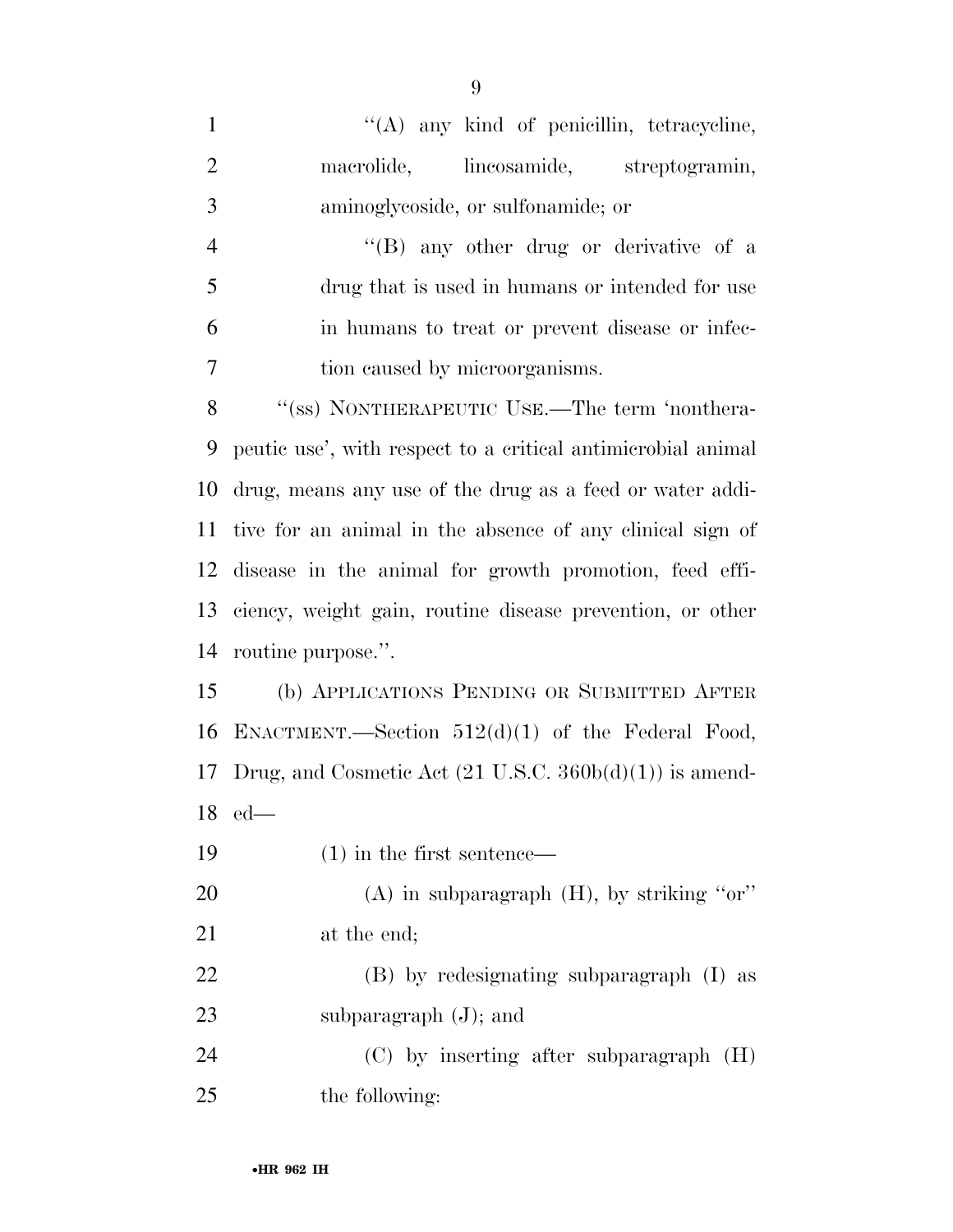| $\mathbf{1}$   | $\lq (I)$ with respect to a critical antimicrobial     |
|----------------|--------------------------------------------------------|
| $\overline{2}$ | animal drug or a drug of the same chemical             |
| 3              | class as a critical antimicrobial animal drug,         |
| $\overline{4}$ | the applicant has failed to demonstrate that           |
| 5              | there is a reasonable certainty of no harm to          |
| 6              | human health due to the development of anti-           |
| 7              | microbial resistance that is attributable, in          |
| 8              | whole or in part, to the nontherapeutic use of         |
| 9              | the drug; or"; and                                     |
| 10             | (2) in the second sentence, by striking $\lq\lq$ (A)   |
| 11             | through $(I)$ " and inserting "(A) through $(J)$ ".    |
| 12             | (c) PHASED ELIMINATION OF NONTHERAPEUTIC               |
| 13             | USE IN ANIMALS OF CRITICAL ANTIMICROBIAL ANIMAL        |
| 14             | DRUGS IMPORTANT FOR HUMAN HEALTH.—Section 512          |
| 15             | of the Federal Food, Drug, and Cosmetic Act (21 U.S.C. |
| 16             | 360b) is amended by adding at the end the following:   |
| 17             | "(q) PHASED ELIMINATION OF NONTHERAPEUTIC              |
| 18             | USE IN ANIMALS OF CRITICAL ANTIMICROBIAL ANIMAL        |
| 19             | DRUGS IMPORTANT FOR HUMAN HEALTH.-                     |
| 20             | "(1) APPLICABILITY.—This subsection applies            |
| 21             | to the nontherapeutic use in a food-producing ani-     |
| 22             | mal of a drug—                                         |
| 23             | $\lq($ A $)($ i) that is a critical antimicrobial ani- |
| 24             | mal drug; or                                           |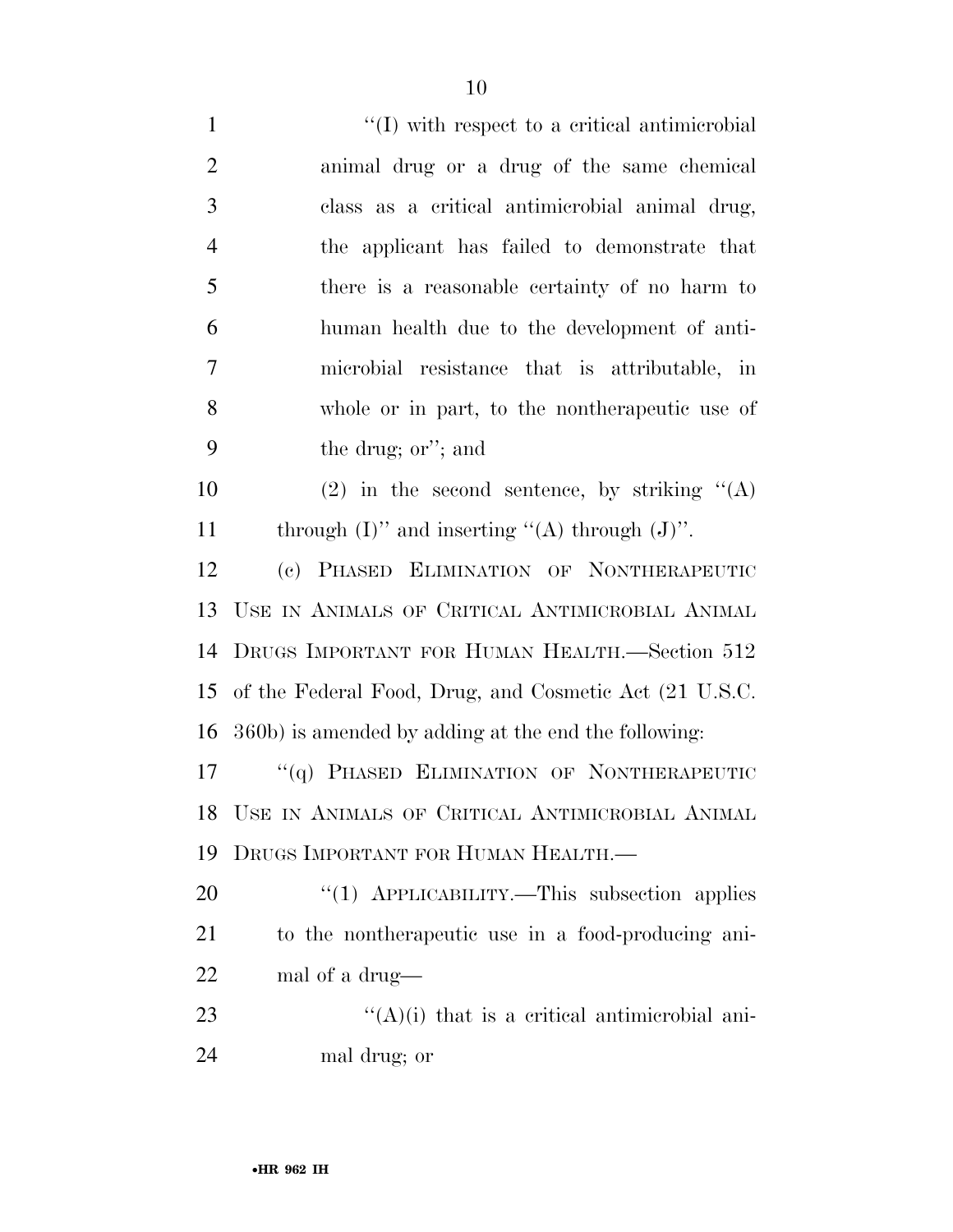| $\mathbf{1}$   | "(ii) that is of the same chemical class as         |
|----------------|-----------------------------------------------------|
| $\overline{2}$ | a critical antimicrobial animal drug; and           |
| 3              | $\lq\lq (B)(i)$ for which there is in effect an ap- |
| $\overline{4}$ | proval of an application or an exemption under      |
| 5              | subsection (b), (i), or (j) of section 505; or      |
| 6              | "(ii) that is otherwise marketed for use.           |
| 7              | "(2) WITHDRAWAL.—The Secretary shall with-          |
| 8              | draw the approval of a nontherapeutic use in food-  |
| 9              | producing animals described in paragraph (1) on the |
| 10             | date that is 2 years after the date of enactment of |
| 11             | this subsection unless—                             |
| 12             | "(A) before the date that is 2 years after          |
| 13             | the date of the enactment of this subsection,       |
| 14             | the Secretary makes a final written determina-      |
| 15             | tion that the holder of the approved application    |
| 16             | has demonstrated that there is a reasonable         |
| 17             | certainty of no harm to human health due to         |
| 18             | the development of antimicrobial resistance that    |
| 19             | is attributable in whole or in part to the non-     |
| 20             | therapeutic use of the drug; or                     |
| 21             | $\lq\lq$ . before the date specified in subpara-    |
| 22             | $graph(A)$ , the Secretary makes a final written    |
| 23             | determination under this subsection, with re-       |
| 24             | spect to a risk analysis of the drug conducted      |
| 25             | by the Secretary and other relevant informa-        |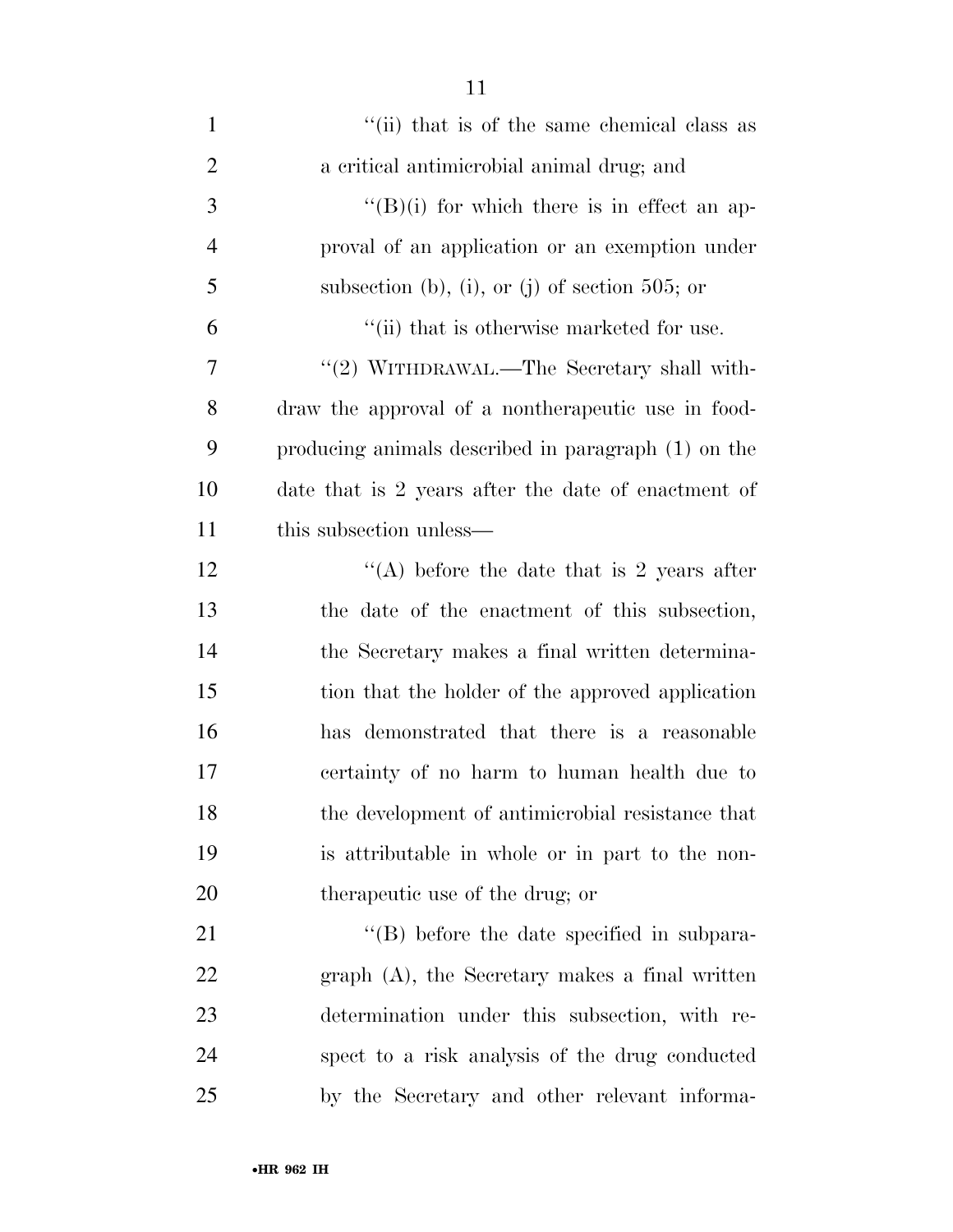| $\mathbf{1}$   | tion, that there is a reasonable certainty of no           |
|----------------|------------------------------------------------------------|
| $\overline{2}$ | harm to human health due to the development                |
| 3              | of antimicrobial resistance that is attributable           |
| $\overline{4}$ | in whole or in part to the nontherapeutic use of           |
| 5              | the drug.                                                  |
| 6              | "(3) EXEMPTIONS.—Except as provided in                     |
| 7              | paragraph $(5)$ , if the Secretary grants an exemption     |
| 8              | under section $505(i)$ for a drug that is a critical       |
| 9              | antimicrobial animal drug, the Secretary shall re-         |
| 10             | scind each approval of a nontherapeutic use in a           |
| 11             | food-producing animal of the critical antimicrobial        |
| 12             | animal drug, or of a drug in the same chemical class       |
| 13             | as the critical antimicrobial animal drug, as of the       |
| 14             | date that is 2 years after the date on which the Sec-      |
| 15             | retary grants the exemption.                               |
| 16             | "(4) APPROVALS.—Except as provided in para-                |
| 17             | graph $(5)$ , if an application for a drug that is a crit- |
| 18             | ical antimicrobial animal drug is submitted to the         |
| 19             | Secretary under section 505(b), the Secretary shall        |
| 20             | rescind each approval of a nontherapeutic use in a         |
| 21             | food-producing animal of the critical antimicrobial        |
| 22             | animal drug, or of a drug in the same chemical class       |
| 23             | as the critical antimicrobial animal drug, as of the       |
| 24             | date that is 2 years after the date on which the ap-       |
| 25             | plication is submitted to the Secretary.                   |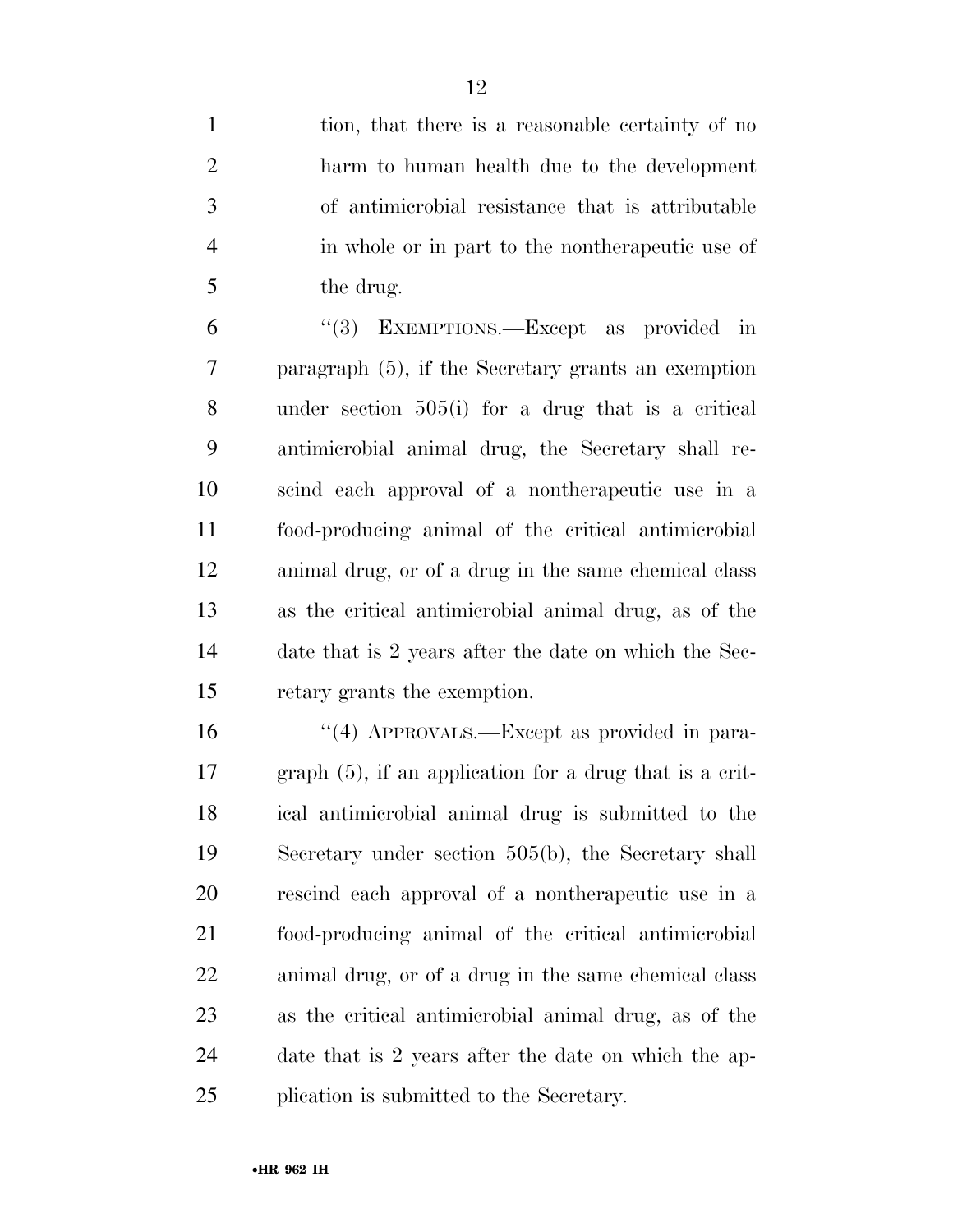1  $\frac{1}{5}$  EXCEPTION.—Paragraph (3) or (4), as the case may be, shall not apply if—

3 ''(A) before the date on which approval would be rescinded under that paragraph, the Secretary makes a final written determination that the holder of the application for the ap- proved nontherapeutic use has demonstrated that there is a reasonable certainty of no harm to human health due to the development of antimicrobial resistance that is attributable in whole or in part to the nontherapeutic use in the food-producing animal of the critical anti-microbial animal drug; or

 $\langle$  (B) before the date specified in subpara- graph (A), the Secretary makes a final written determination under this subsection, with re- spect to a risk analysis of the critical anti- microbial animal drug conducted by the Sec- retary and any other relevant information, that there is a reasonable certainty of no harm to human health due to the development of anti- microbial resistance that is attributable in whole or in part to the nontherapeutic use of 24 the drug.".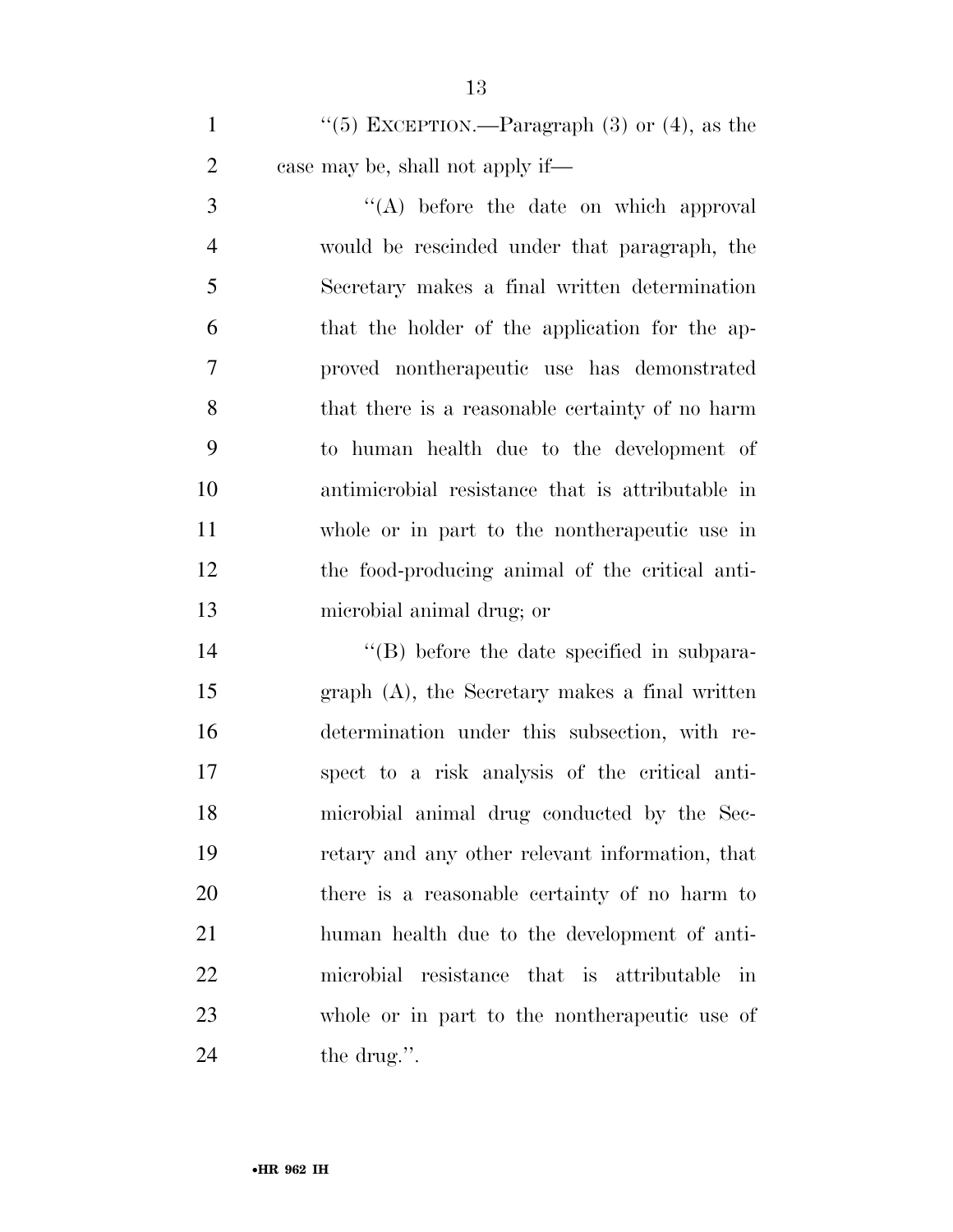## **TITLE II—USE OF CRITICAL ANTIMICROBIAL ANIMAL DRUGS IN AGRICULTURE**

 **SEC. 201. COLLECTION OF DATA ON CRITICAL ANTI-MICROBIAL ANIMAL DRUGS.** 

 (a) IN GENERAL.—Chapter V of the Federal Food, Drug, and Cosmetic Act is amended by inserting after sec-tion 512 (21 U.S.C. 360b) the following:

### **''SEC. 512A. COLLECTION OF DATA ON CRITICAL ANTI-MICROBIAL ANIMAL DRUGS.**

11 "(a) In GENERAL.—Not later than July 1 of each year, a manufacturer of a critical antimicrobial animal drug or an animal feed for food-producing animals bearing or containing a critical antimicrobial animal drug shall submit to the Secretary a report, in such form as the Sec- retary shall require, containing information on the sales during the previous calendar year of the critical anti-microbial animal drug or the animal feed.

 ''(b) INFORMATION TO BE INCLUDED.—A report under subsection (a) shall—

21 ''(1) state separately the quantity of the critical antimicrobial animal drug, including such quantity in animal feed bearing or containing the critical antimicrobial drug, sold for each kind of food-pro-ducing animal;